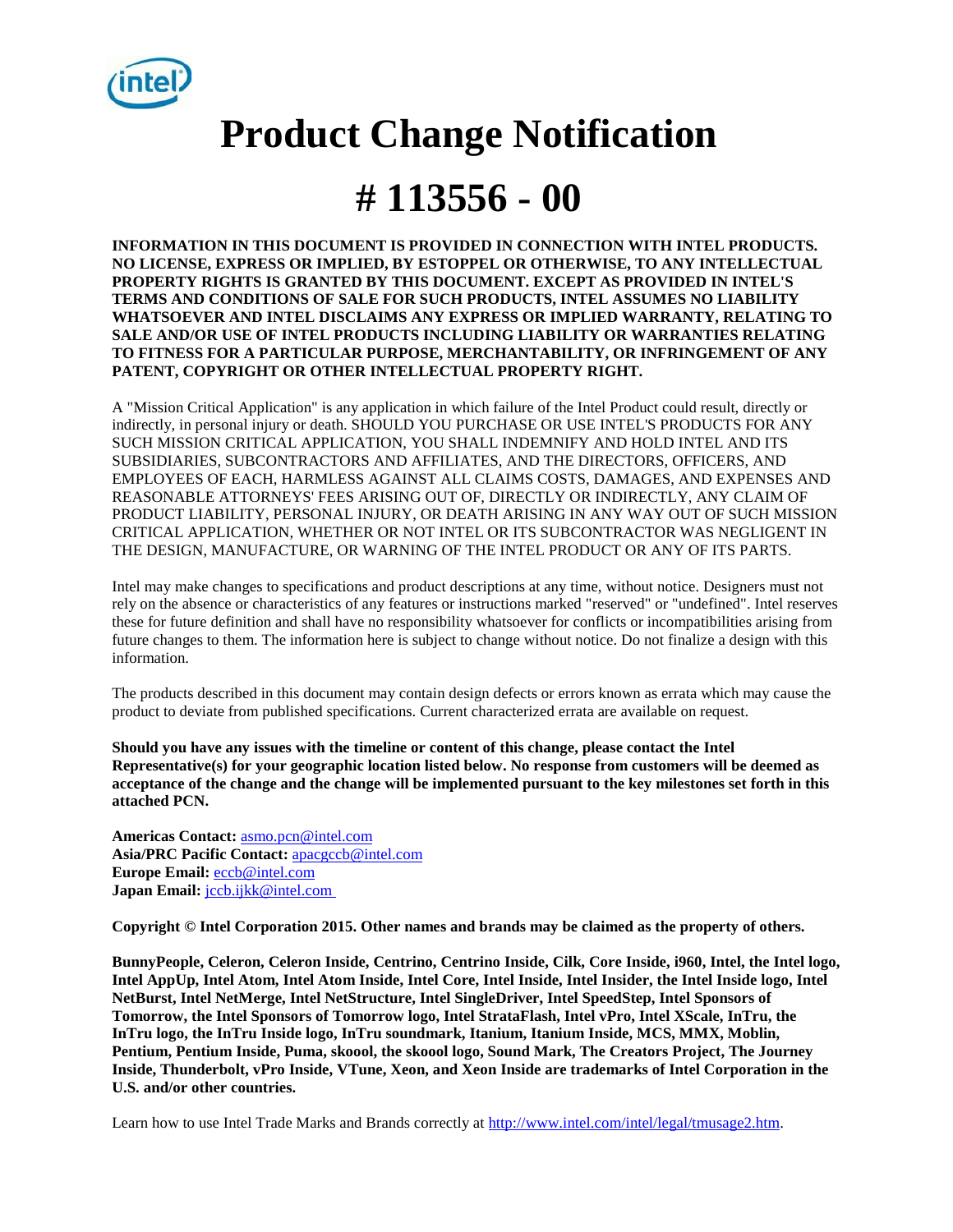

# **Product Change Notification**

| <b>Change Notification #:</b> | 113556-00                                             |
|-------------------------------|-------------------------------------------------------|
| <b>Change Title:</b>          | Intel <sup>®</sup> Xeon Processors E7-8870, E7-8867L, |
|                               | E7-8860, E7-8850, E7-8837 and E7-8830,                |
|                               | PCN 113556-00,                                        |
|                               | <b>Product Discontinuance for Tray</b>                |
| <b>Date of Publication:</b>   | February 3, 2015                                      |

### **Key Characteristics of the Change:**

Product Discontinuance

#### **Forecasted Key Milestones:**

| <b>Product Discontinuance Program Support Begins:</b>               | February 3, 2015 |  |  |
|---------------------------------------------------------------------|------------------|--|--|
| <b>Product Discontinuance Demand To Local Intel Representative:</b> | May 8, 2015      |  |  |
| <b>Last Corporate Assurance Product Critical Date:</b>              | August 10, 2015  |  |  |
| <b>Last Product Discontinuance Order Date:</b>                      | August 21, 2015  |  |  |
| <b>Orders are Non-Cancelable and Non-Returnable After:</b>          | August 21, 2015  |  |  |
| <b>Last Product Discontinuance Shipment Date:</b>                   | February 2, 2018 |  |  |

#### **Description of Change to the Customer:**

Market demand for the products listed in the "Products Affected/Intel Ordering Codes" table below have shifted to other Intel products. The products identified in this notification will be discontinued and unavailable for additional orders after the "Last Product Discontinuance Order Date" (see "Key Milestones" above).

#### **Customer Impact of Change and Recommended Action:**

The products listed on the "Products Affected/Intel Ordering Codes" table should be managed in accordance to the "Key Milestones" listed above. "Demand To Local Intel Representative" date is the date your remaining demand for these products is due to your Intel representative. These products will only remain on Intel's Corporate Assurance Process until the "Last Product Discontinuance Order Date". The "Last Corporate Assurance Product Critical Date" is the last date that customers should submit a request for product utilizing Intel's standard Corporate Assurance Criticals Process. The "Last Product Discontinuance Order Date" is the final day for customers who carry backlog to book the Assurance Intel has granted as of the "Orders are Non-Cancellable and Non-Returnable After" (NCNR) date. NCNR date applies to both Corporate Assurance and backlog after the "Last Product Discontinuance Order Date." At this date a snapshot will be taken of all remaining backlog and/or assurance and this quantity will become non-cancellable. For all customers Corporate Assurance must be booked and shipped by the "Last Product Discontinuance Shipment Date." From date of PCN publication, interim booking and turn back deadlines or separate Letter Agreements will apply vs. the standard Corporate Assurance Process.